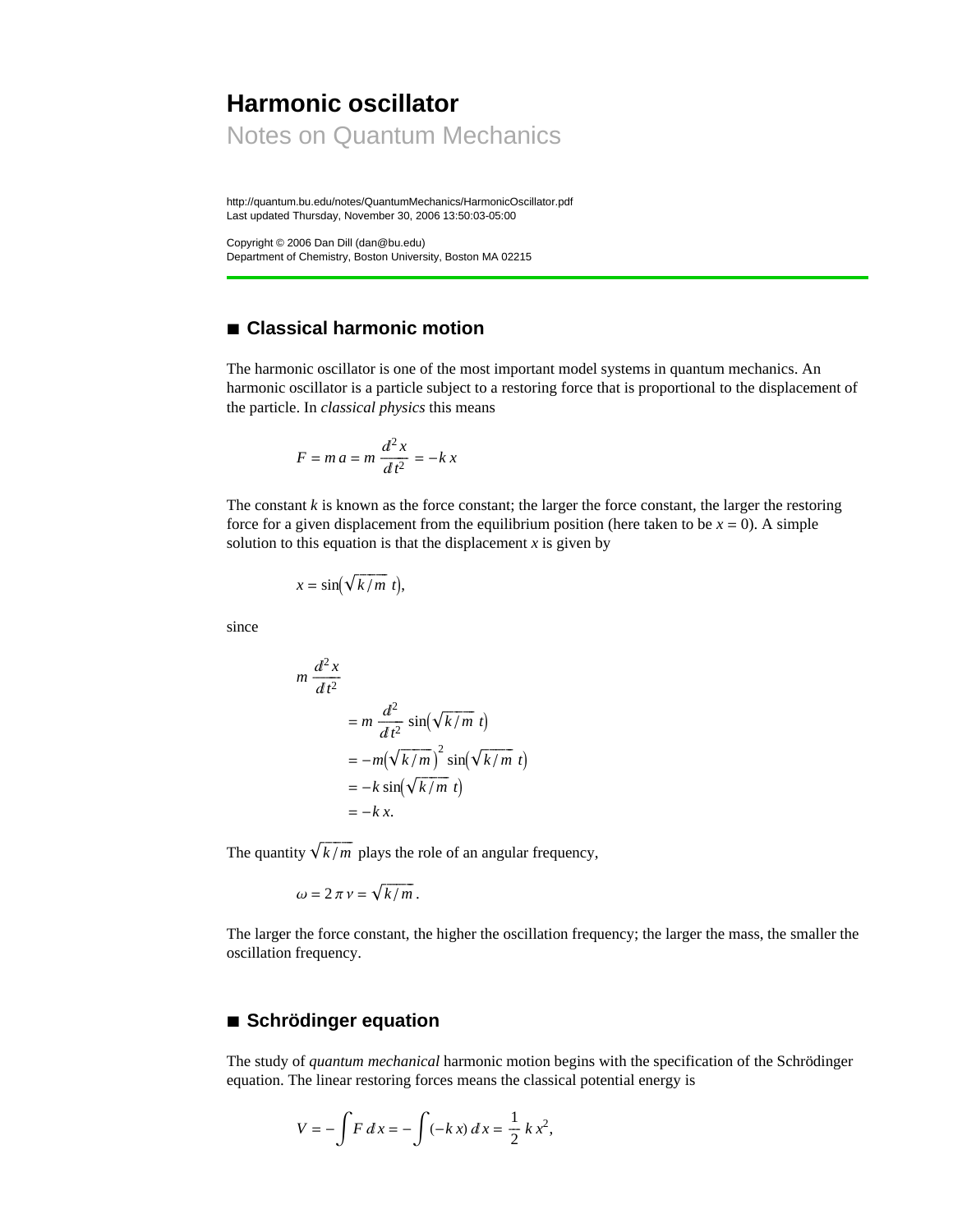and so we can write down the Schrödinger equation as

$$
\left(-\frac{\hbar^2}{2m}\frac{d^2}{dx^2} + \frac{1}{2}kx^2\right)\psi(x) = E\,\psi(x).
$$

Next, it will be helpful to transform this equation to dimensionless units. We could use the same length and energy units that we have used for the particle in a box and for the one-electron atom, but there is a different set of units that is more natural to harmonic motion.

Since harmonic motion has a characteristic angular frequency,  $\omega = \sqrt{k/m}$ , it makes sense to measure energy in terms of  $\omega$ . It turns out that the choice  $\hbar \omega/2$  works well. (The choice  $\hbar \omega$  would seem more obvious, but the factor of  $1/2$  simplifies things somewhat.). Next, we can use the energy unit to determine the length unit. Specifically, let's use for the unit of length the amount by which the oscillator must be displace from equilibrium  $(x = 0)$  in order for the potential energy to be equal to the energy unit. That is, the unit of length,  $x_0$ , satisfies

$$
\frac{\hbar \,\omega}{2} = \frac{1}{2} \, k \, x_0^2 = \frac{1}{2} \, m \, \omega^2 \, x_0^2
$$

and so

$$
x_0 = \sqrt{\frac{\hbar}{m \omega}}
$$

This means we can express energy as

$$
E=\frac{\hbar\,\omega}{2}\,\epsilon
$$

in terms of dimensionless multiples  $\epsilon$  of  $\hbar \omega/2$ , and length as

$$
x = \sqrt{\frac{\hbar}{m \omega}} \rho
$$

in terms of dimensionless multiples  $\rho$  of  $\sqrt{\frac{\hbar}{m \omega}}$ . In these dimensionless units, the Schrödinger equation becomes

$$
\frac{d^2}{d\rho^2}\,\psi(\rho)=-t(\rho)\,\psi(\rho),
$$

in terms of the dimensionless kinetic energy

$$
t(\rho) = \epsilon - \rho^2.
$$

Verify that the Schrödinger equation has this form in the dimensionless units of energy and length that we have chosen.

Show that the length unit,  $x_0 = \sqrt{\frac{\hbar}{m \omega}}$ , can be written alternatively as  $\sqrt{\frac{\hbar \omega}{k}}$  and  $\sqrt{\hbar / \sqrt{km}}$ .

Here is a plot of the dimensionless potential energy.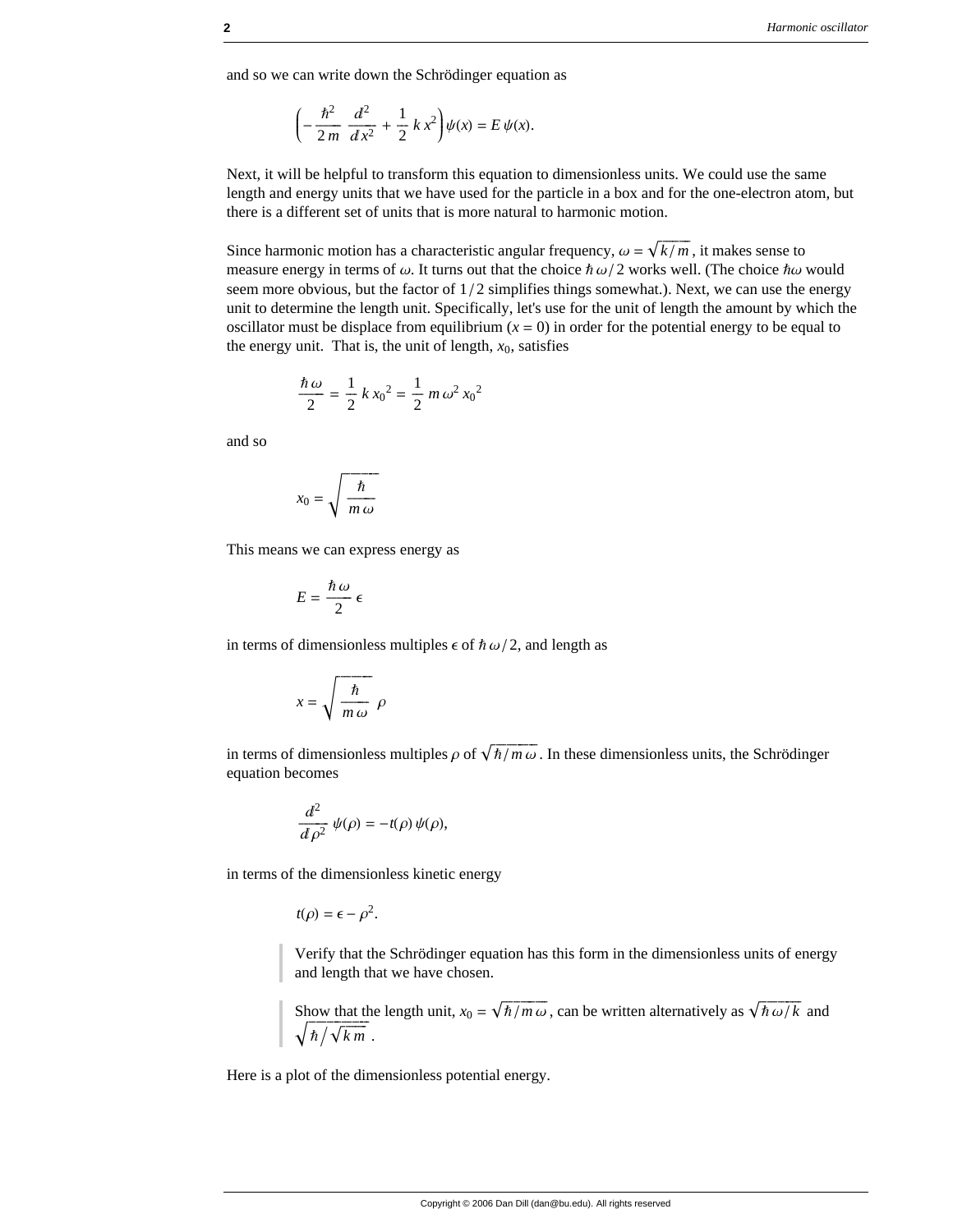

Harmonic potential energy, in units  $\hbar \omega/2$ . Length  $\rho$  is in units  $\sqrt{\hbar/m\omega}$ .

# Energies and wavefunctions

It turns out that the quantal energies in the harmonic potential are

 $\epsilon_i = 2 j - 1$ ,

where  $j$  is the number of loops in the wavefunction. Here is the lowest energy wavefunction—the wavefunction with one loop. (This and the following example wavefunctions in this part are determined by Numerov integration of the Schrödinger equation.)



Lowest energy harmonic oscillator wavefunction. The energy is  $2 \times 1 - 1 = 1$ , in units  $\hbar \omega/2$ . Displacement  $\rho$  from equilibrium is in units  $\sqrt{\hbar/m\omega}$ . The vertical lines mark the classical turning points.

The vertical lines mark the classical turning points, that is, the displacements for which the harmonic potential equals the energy.

```
turn[j_] := \rho /. Solve[\rho^2 == 2 j - 1, \rho] // Evaluate;
turn[j]
\{-\sqrt{-1+2j}, \sqrt{-1+2j}\}
```
Here is the sixth lowest energy wavefunction,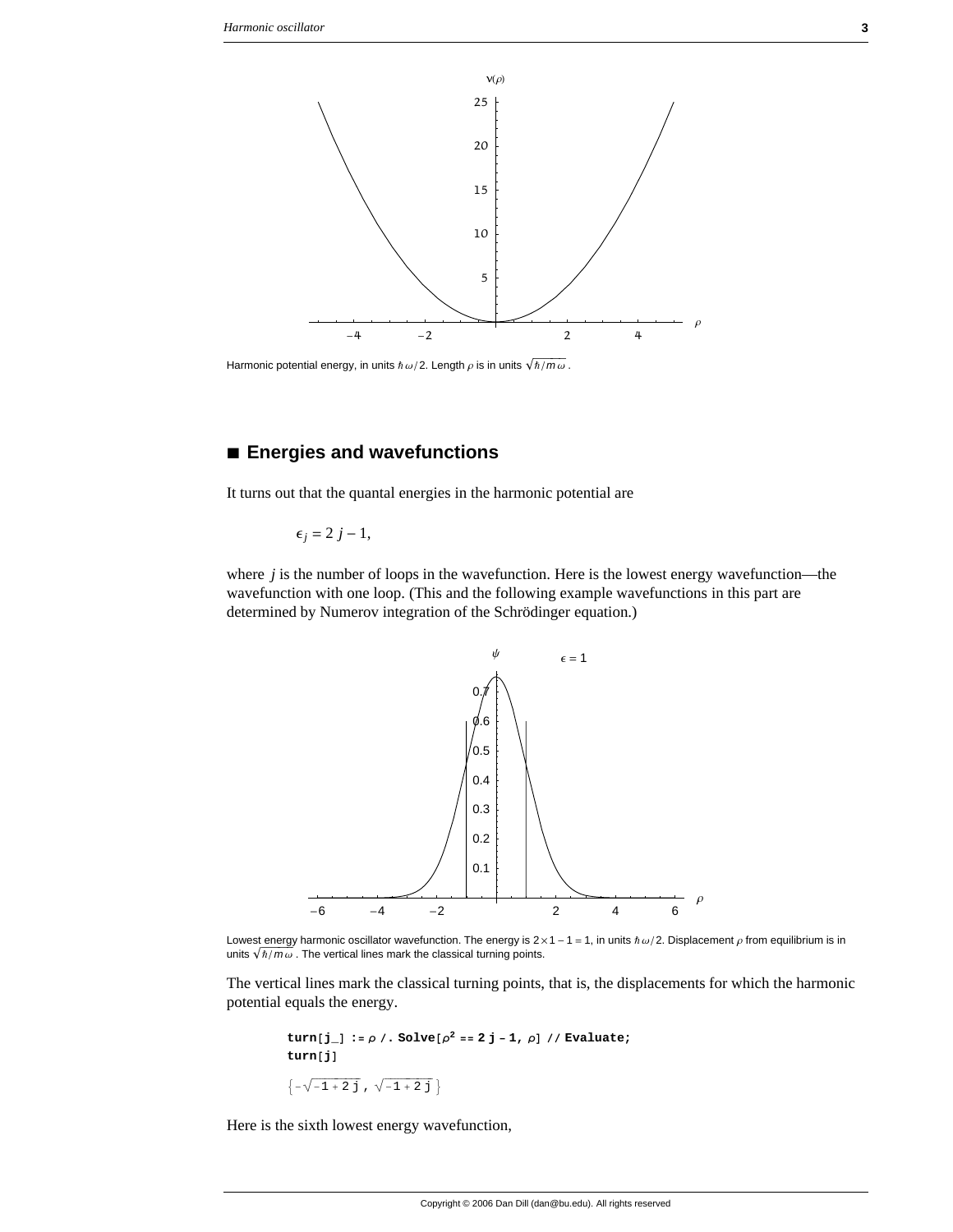

Sixth lowest energy harmonic oscillator wavefunction. The energy is  $2 \times 6 - 1 = 11$ , in units  $\hbar \omega/2$ . Displacement  $\rho$  from equilibrium is in units  $\sqrt{\hbar/m\omega}$ . The vertical lines mark the classical turning points.

and here is the 20th lowest energy wavefunction,



20th lowest energy harmonic oscillator wavefunction. The energy is  $2 \times 6 - 1 = 11$ , in units  $\hbar \omega/2$ . Displacement  $\rho$  from equilibrium is in units  $\sqrt{\hbar/m\omega}$ . The vertical lines mark the classical turning points.

This wavefunction shows clearly the general feature of harmonic oscillator wavefunctions, that the oscillations in wavefunction have the smallest amplitude and loop length near  $\rho = 0$ , where the kinetic energy is largest, and the largest amplitude and loop length near the classical turning points, where the kinetic energy is near zero.

Finally, here are the seven lowest energy wavefunctions.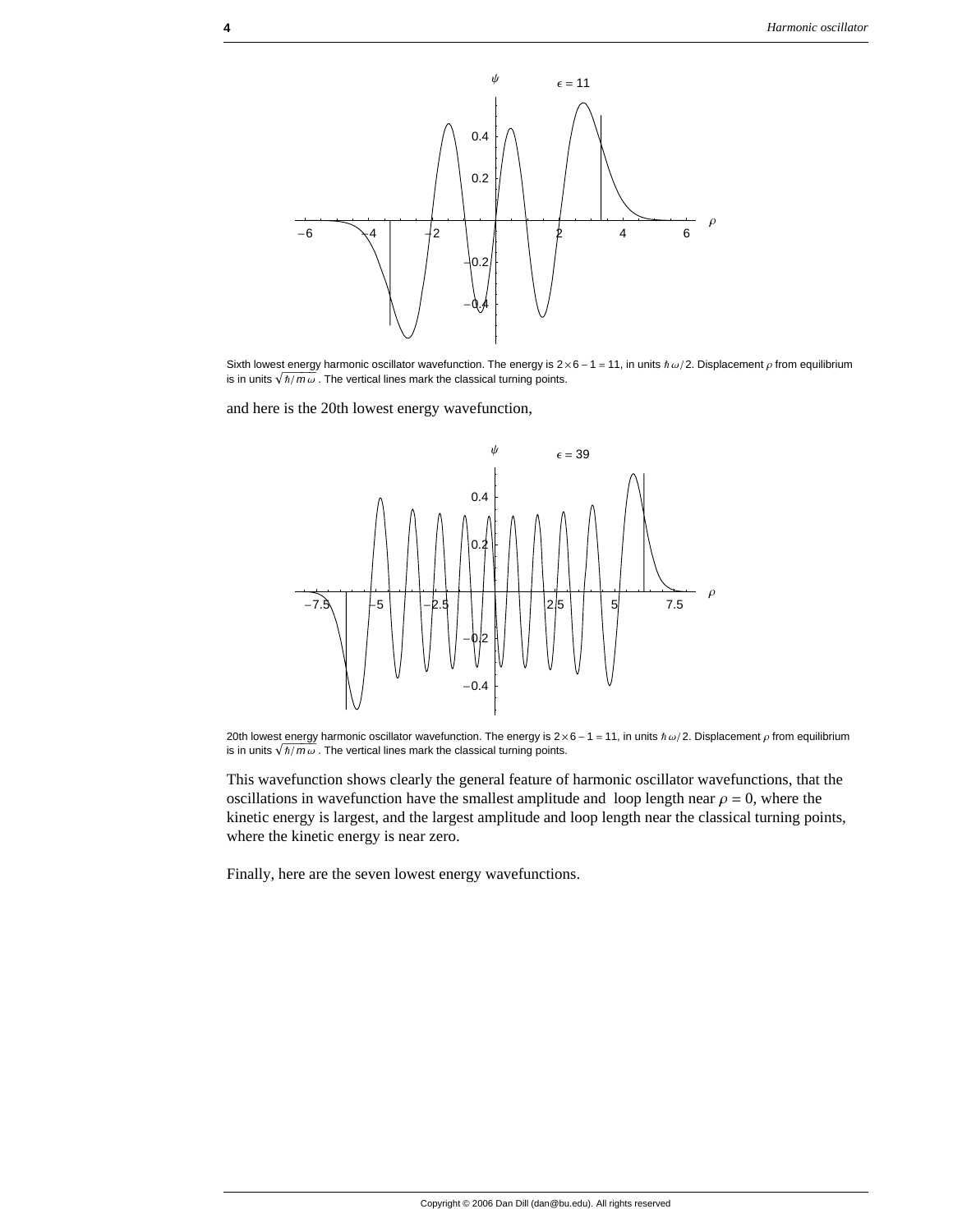

Seven lowest energy harmonic oscillator wavefunctions. The energies are  $2 \times j - 1 = 1, 3, ..., 13$ , in units  $\hbar \omega/2$ . Displacement  $\rho$ from equilibrium is in units  $\sqrt{\hbar/m\omega}$ . The vertical lines mark the classical turning points.

### **à Absolute units**

We have expressed energy as

$$
E=\frac{\hbar\,\omega}{2}\,\epsilon,
$$

in terms of dimensionless multiples  $\epsilon$  of  $\hbar \omega/2$ , and length as

$$
x = \sqrt{\frac{\hbar}{m \omega}} \rho,
$$

in terms of dimensionless multiples  $\rho$  of  $\sqrt{\hbar/m \omega}$ . To get a feeling for these units, let's see how they translate into actual energies and length for particular molecules.

The atoms in hydrogen halide molecules, HF, HCl, etc., vibrate approximately harmonically about their equilibrium separation. The mass undergoing the harmonic motion is the *reduced mass* of the molecule,

$$
\mu = \frac{m_a m_b}{m_a + m_b}
$$

(I remember that the product of the masses goes in the numerator since the ratio must have units of mass.) To calculate the reduced mass we need to determine the mass of each atom, and to do this, we need to know which isotope of each atom is present in the molecule.

Recall that isotope masses are given in units of atomic mass, *u*. The atomic mass unit is defined such that the mass of exactly one gram of carbon 12 is Avogadro's number times *u*. This means that the atomic mass unit is

```
u = 1 Gram ê Mole cccccccccccccccccccccccccccccccccccccccccc AvogadroConstant
ê. Gram → 10−3 Kilogram
1.66054\times10^{-27} Kilogram
```
Let's calculate the reduced mass for HCl. If we use the most stable isotope of each atom,  $<sup>1</sup>$  H and</sup>  $35$ Cl, the result is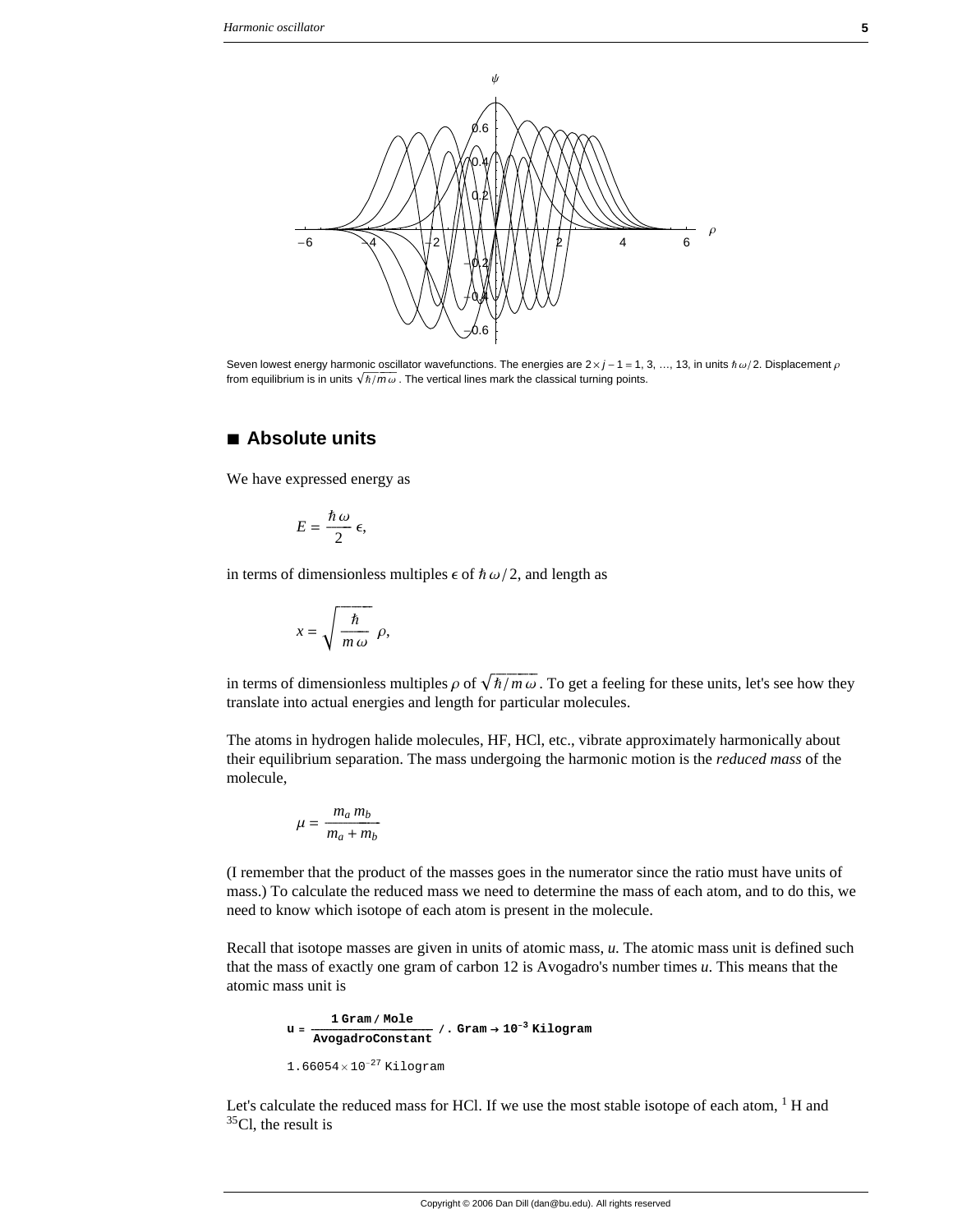```
\mu1H35Cl = \left(\frac{m_{\rm H}m_{\rm Cl}}{m_{\rm H}+m_{\rm Cl}}\right) / AvogadroConstant //. {
      m_H \rightarrow 1.0078 Gram / Mole,
      m_{c1} \rightarrow 34.9688 Gram / Mole,
      Gram \rightarrow 10<sup>-3</sup> Kilogram
    \mathcal{E}1.62661\times10^{-27} Kilogram
```
Here are the reduced masses for other combinations of isotopes, together with that for  $1 H^{35}Cl$ .

| $1.62661\times10^{-27}$ Kilogram   |
|------------------------------------|
| $1.62908 \times 10^{-27}$ Kilogram |
| $3.1622\times10^{-27}$ Kilogram    |
| $3.17153 \times 10^{-27}$ Kilogram |
|                                    |

Confirm that these results are correct.

The effect a change in the lighter isotope is larger than the effect of a change in the heavier isotope.

Show why this is so.

The next step is to determine the harmonic angular frequency,  $\omega = 2 \pi \nu$ . This is done by measuring the frequency of light that causes the molecule to change its vibrational wavefunction by one loop, since

$$
\Delta E_{\text{matter}} = \hbar \, \omega = h \, \nu.
$$

For <sup>1</sup> H<sup>35</sup>Cl the measured value is  $\tilde{v} = 2990 \text{ cm}^{-1}$ . The unit  $\tilde{v}$  is the reciprocal wavelength, corresponding to the frequency,

$$
\tilde{\nu} = \frac{1}{\lambda} = \frac{1}{c/\nu} = \frac{\nu}{c}
$$

This means that angular frequency is related to wavenumber as

$$
\omega = 2\pi v = 2\pi \frac{c}{\lambda} = 2\pi c \tilde{v}.
$$

Hence, the angular frequency of harmonic motion in  $1 H^{35}Cl$  is

 $5.63212\times10^{14}$ Second

Verify this result.

Note that this value properly corresponds to the IR spectral region.

Having determined the oscillator mass and angular frequency, we can evaluate its length unit,  $x_0 = \sqrt{\hbar/m\omega}$ .

0.10729 Å

To interpret this result, recall that we have defined the unit of length so that the when the oscillator is displaced this distance from its equilibrium point, the potential energy equals the zero-point energy. That is,  $x_0$  is the classical turning point of the oscillation when the oscillator wavefunction has 1 loop. This means that when  ${}^{1}H {}^{35}Cl$  is in its ground state its classically allowed region is  $2 x_0 = 0.21458$  Å wide. The equilibrium internuclear distance of HCl is 1.27 Å, and so ground state harmonic motion expands and compresses the bond by a bit less than 10%.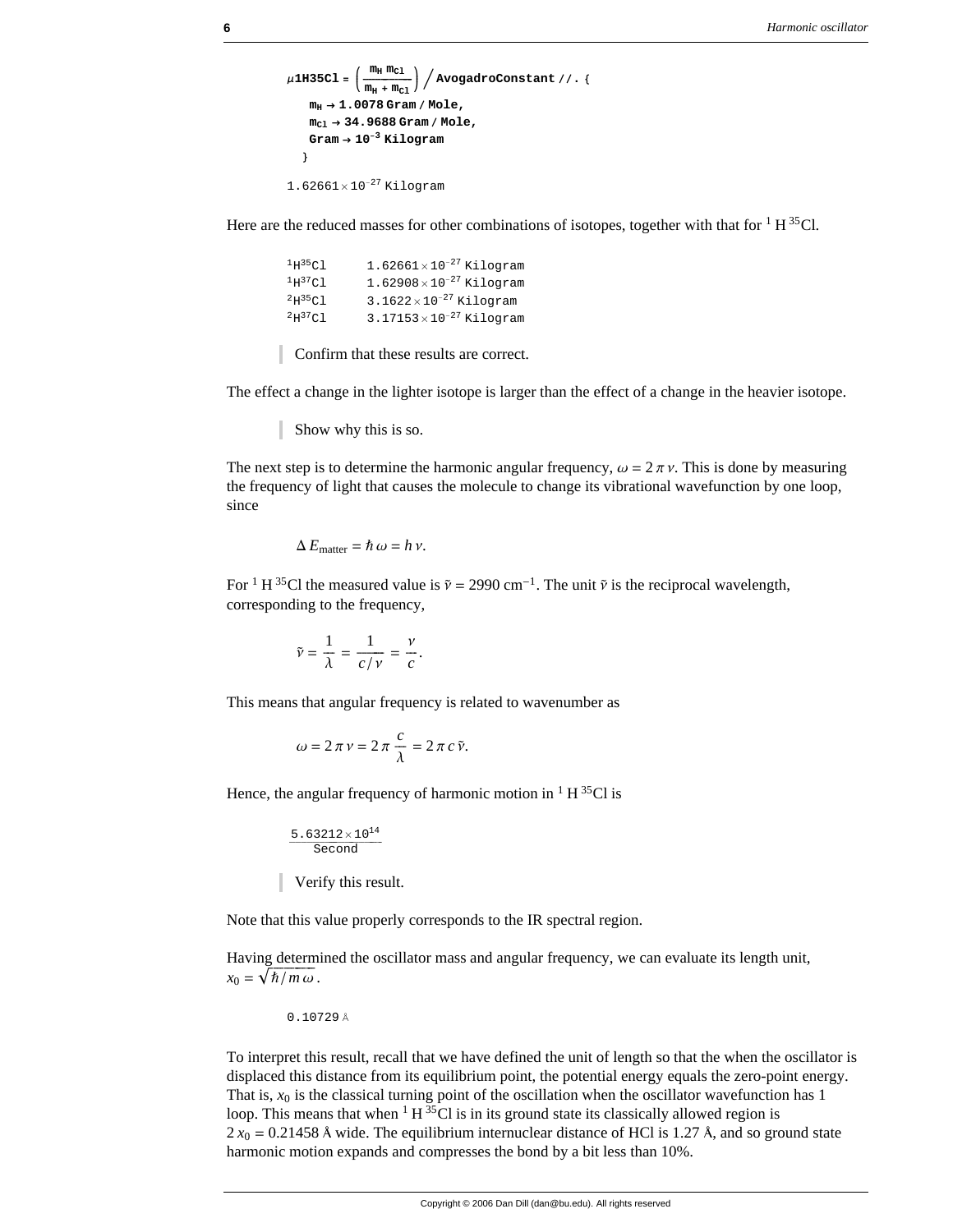Evaluate  $x_0$  for <sup>1</sup> H<sup>81</sup>Br ( $\tilde{v} = 2650$  cm<sup>-1</sup>) and <sup>1</sup> H<sup>127</sup> I ( $\tilde{v} = 2310$  cm<sup>-1</sup>), and analyze your results in comparison to the value for  $1 H^{35}Cl$ .

Here are the answers I get.

|                       |                           |                                   | Xη.       |
|-----------------------|---------------------------|-----------------------------------|-----------|
| $^1$ H $^3$ 5Cl       | $1.62661 \times 10^{-27}$ | 5.63212 $\times$ 10 <sup>14</sup> | 0.10729A  |
| $1H^{81}Br$           | $1.6529 \times 10^{-27}$  | $4.99168 \times 10^{14}$          | 0.113055A |
| $1\mathrm{H}^{127}$ T | $1.66031 \times 10^{-27}$ | 4.35124 $\times$ 10 <sup>14</sup> | 0.12082A  |

#### **Comparison of HCl, HBr and HI**

Plot, on the same set of axes, the harmonic potential for HCl, HBr, and HI, Measure length in Å. Indicate the first four energy levels of each potential curve. Do this using horizontal lines spanning the allowed region at each energy on each curve. Measure energy in units of the zero-point energy of HCl. In a separate table give energies (in units of the zero-point energy of HCl) and the right side  $(x > 0)$  classical turning point (in  $\hat{A}$ ) for the first four energy levels of each molecule.

Here are the expressions I get for the potential curve, with distance,  $x$ , in  $\hat{A}$  and energy in units of the zero-point energy of HCl.

| 1H35C1       | $86.872 x^2$  |
|--------------|---------------|
| $1H^{81}Br$  | 69.3414 $x^2$ |
| $1H^{127}$ T | 52.9255 $x^2$ |

Verify that, for HCl, when the displacement is its distance unit,  $x_0 = 0.10729$  Å, the potential energy is 1, since we are using as energy unit the zero-point energy of HCl. *Hint*: Evaluate  $k/2$  in J m<sup>-2</sup>, divide it by the zero point energy,  $\hbar \omega/2$  in J, and then convert the result from  $m^{-2}$  to  $A^{-2}$ .

These potential energy expressions show that the force constant, *k*, decreases going form HCl to HI. Evaluate the force constant for each molecules, in  $J m^{-2} = \text{kg } s^{-2}$ . Answer: 516.0, 411.9, 314.4.

Here is the plot of the results I get.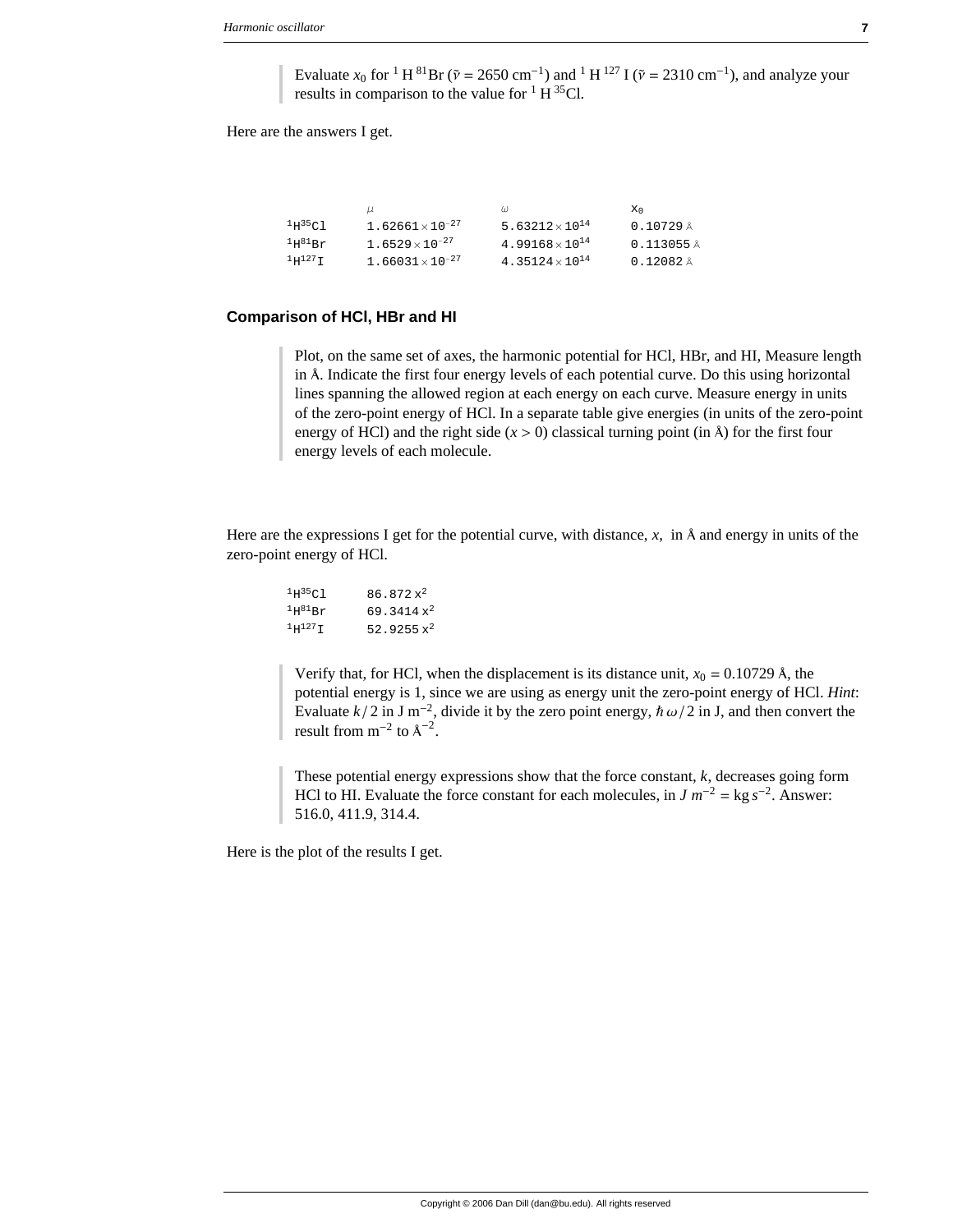

Harmonic potential energy curves and lowest four harmonic energy levels (horizontal lines) for <sup>1</sup> H <sup>35</sup>Cl ( $v = 2990$  cm<sup>-1</sup>), <sup>1</sup> H <sup>81</sup>Br  $(\tilde{v} = 2650 \text{ cm}^{-1})$  and <sup>1</sup> H <sup>127</sup> I ( $\tilde{v} = 2310 \text{ cm}^{-1}$ ). Energy is in units of the zero-point energy of <sup>1</sup> H <sup>35</sup>Cl, 2.969 × 10<sup>-20</sup> J.

Here is the tabulation of energies and right side turning points for the lowest four levels of each molecule.

|              | loops<br>(i) | $E_1/(\hbar\omega_{\text{HC1}}/2)$        | $x_{tp}/A$                                   |
|--------------|--------------|-------------------------------------------|----------------------------------------------|
| 1H35C1       | 2<br>3<br>4  | 1.<br>3.<br>5.<br>7.                      | 0.10729<br>0.185832<br>0.239908<br>0.283863  |
| $1H^{81}Br$  | 2<br>3<br>4  | 0.886288<br>2.65886<br>4.43144<br>6.20401 | 0.113055<br>0.195818<br>0.252799<br>0.299116 |
| $1H^{127}$ I | 2<br>ς       | 0.772575<br>2.31773<br>3.86288<br>5.40803 | 0.12082<br>0.209266<br>0.270161<br>0.319659  |

Lowest four harmonic energy levels and right side classical turning points for <sup>1</sup> H <sup>35</sup>Cl (p = 2990 cm<sup>-1</sup>), <sup>1</sup> H <sup>81</sup>Br (p = 2650 cm<sup>-1</sup>) and<br><sup>1</sup> H <sup>127</sup> I (p = 2310 cm<sup>-1</sup>). Energy is in units of the zero-point energy <sup>1</sup> H<sup>127</sup> I ( $\tilde{v}$  = 2310 cm<sup>-1</sup>). Energy is in units of the zero-point energy of <sup>1</sup> H<sup>35</sup>Cl, 2.969 × 10<sup>-20</sup> J.

The results reflect the effects of the decreasing harmonic frequency going from HCl to HI: The force constant decreases, and so the harmonic potential energy curve rises less steeply on either side of its minimum, with the result that turning points are farther apart and so a wider allowed region at a given total energy. The effect is an increase in loop length and so a lowering of energy for a given number of loops, analogous to the energy lowering in an infinite well when the well width is increased.

Now, here are two final questions to consider.

Show that the decrease in harmonic frequency,  $\omega$ , and so in the force constant,  $k$ , going from HCl to HI *cannot* be due to the increasing reduced mass alone. Hint: Compare the change in harmonic frequency expected due to mass alone to the actual change in harmonic frequency. Answer: Relative frequency expected due to reduced mass: 1, 0.9920, 0.9898; actual relative frequency: 1, 0.8863, 0.7726.

What do you suppose the decrease in force constant *is* due to?

#### **à Analytic wavefunctions**

It turns out that the harmonic oscillator Schrödinger equation can be solved analytically. The wave functions have the general form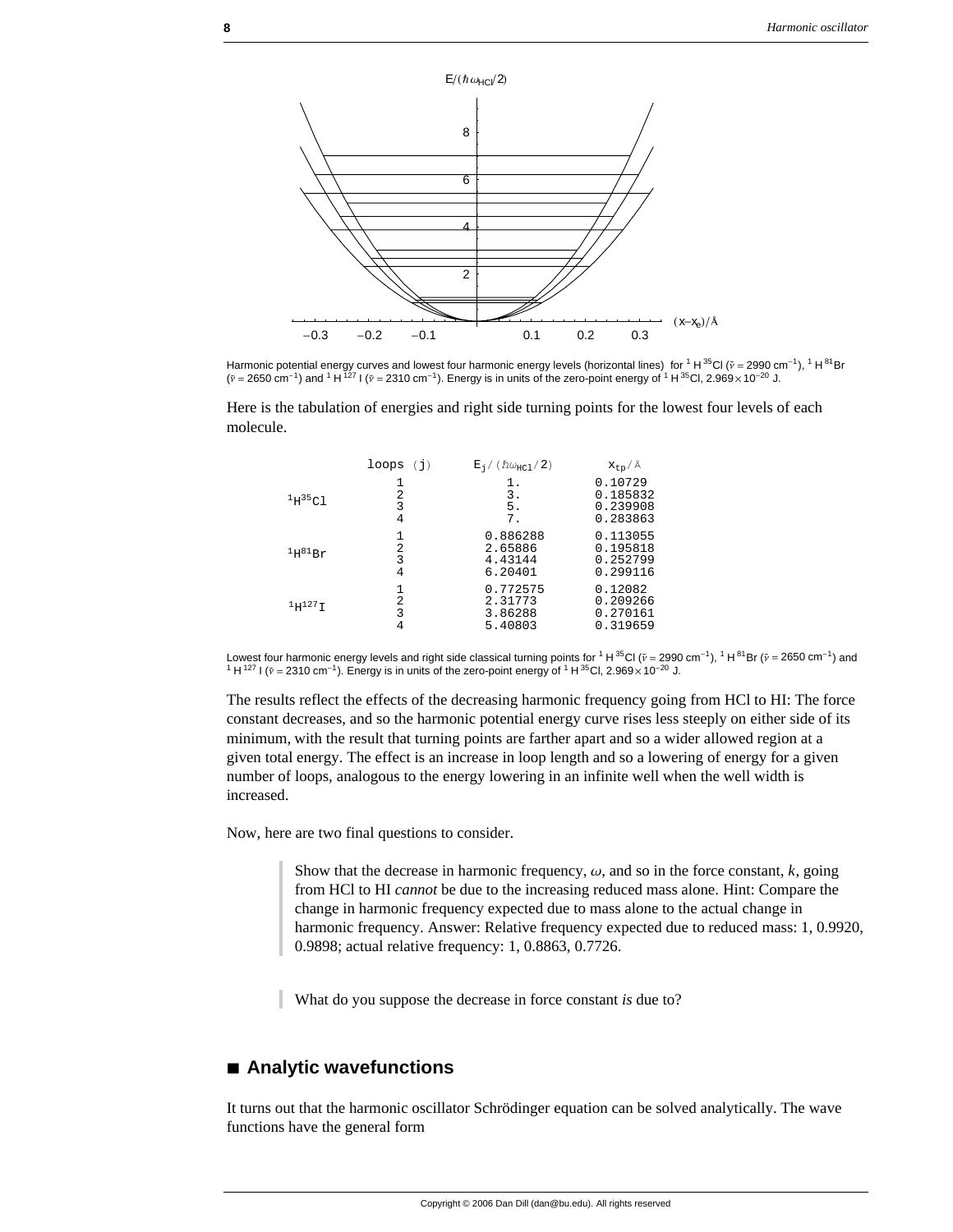$$
\psi_j(\rho) = \frac{1}{\sqrt{2^{j-1} (j-1)! \sqrt{\pi}}} H_{j-1}(\rho) e^{-\rho^2/2}
$$

in terms of *Hermite polynomials*,  $H_{j-1}(\rho)$ . Here are the first few Hermite polynomials.

loops Hermite polynomial  $\mathbf{1}$  $\mathbf 1$  $\sqrt{2}$  $2\rho$  $-2 + 4 \rho^2$  $\mathsf 3$  $-12 \rho + 8 \rho^3$  $\sqrt{4}$  $12 - 48 \rho^2 + 16 \rho^4$ 5 120  $\rho$  - 160  $\rho^3$  + 32  $\rho^5$  $6\overline{6}$  $-120 + 720 \rho^2 - 480 \rho^4 + 64 \rho^6$  $\overline{7}$ 

First several Hermite polynomials  $H_{j-1}(\rho)$ . When the polynomials are multiplied by the factor  $e^{-\rho^2/2}$  the resulting function has the number of loops given in the first column. Polynomial corresponding to even numbers of loops are even about  $\rho = 0$ ; polynomials corresponding to odd numbers of loops are odd about  $\rho = 0$ .

Mathematica knows about Hermite polynomials, and so it is easy to construct a function for harmonic oscillator wavefunctions. Here is the *Mathematica* function for the wavefunction with  $j$ loops.

$$
\psi[j_-, \rho_+] := \frac{1}{\sqrt{2^{j-1} (j-1)! \sqrt{\pi}}} \text{ HermiteH}[j-1, \rho] e^{-\rho^2/2}
$$

These wavefunctions are normalized to 1; for example,

$$
\int_{-\infty}^{\infty} \psi[6, \rho]^2 d\rho
$$

They are also orthogonal, as must be so since they are eigenfunctions of the harmonic oscillator Hamiltonian operaotr which is hermitian; for example

$$
\int_{-\infty}^{\infty} \psi[6, \rho] \psi[3, \rho] d\rho
$$
0

Here is a plot of  $\psi_6(\rho)$ .



Analytic harmonic oscillator wavefunction  $\psi_6(\rho)$ . The function is normalized to 1. Displacement  $\rho$  from equilibrium is in units  $\sqrt{\hbar/m\omega}$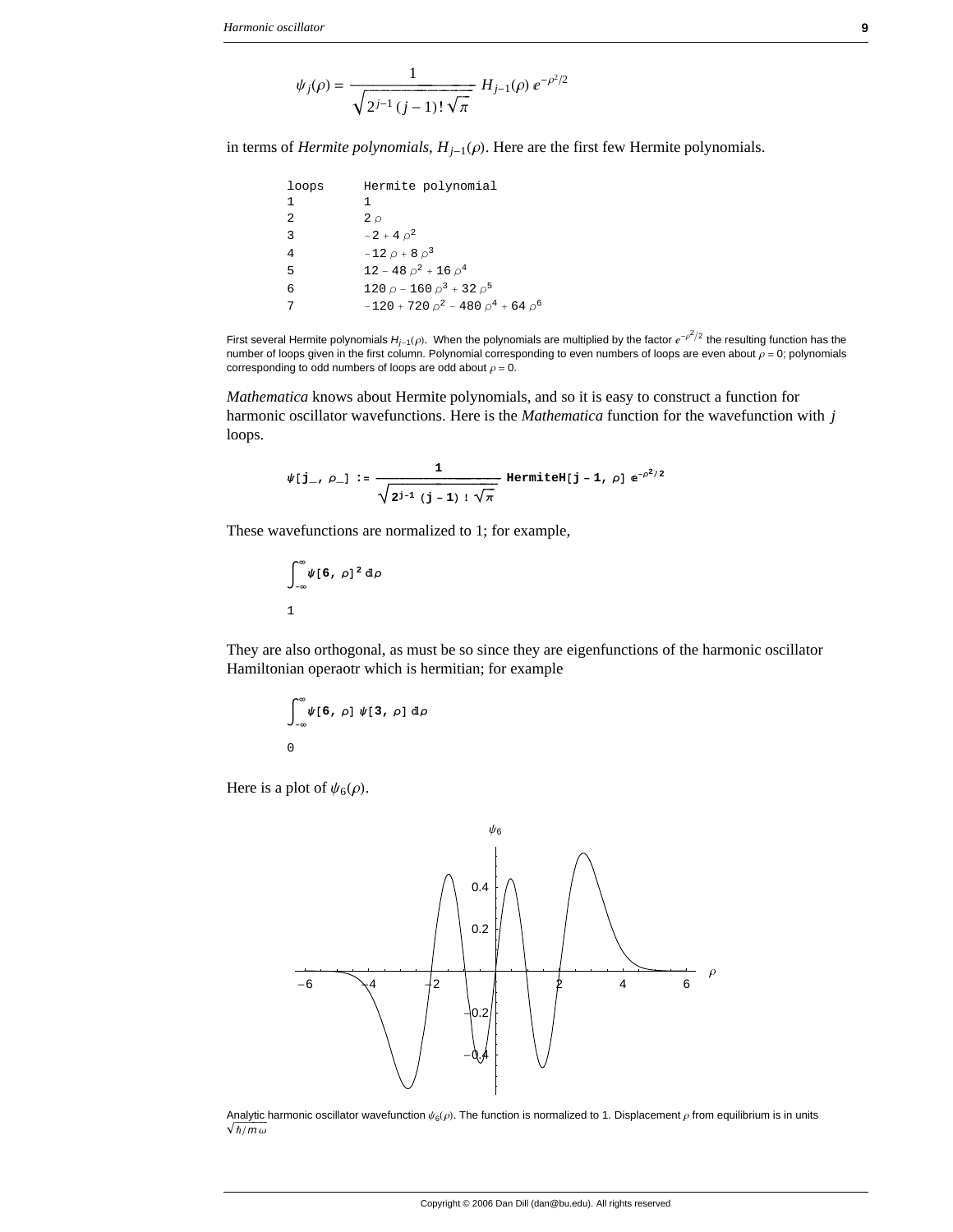This is the same as the function that we obtained earlier using Numerov integration, to within the accuracy of the numerical implementation.

#### **à Quantal harmonic motion**

To treat harmonic *motion* quantum mechanically, we need to construct wavepackets. A general expression for a wavepacket is

$$
\Psi(\rho) = N \sum_j g_j \psi_j(\rho),
$$

in terms of relative weights  $g_j$  and the normalization constant

$$
N = 1 / \sqrt{\sum_j g_j^2}.
$$

For example, a packet composed of waves with 1, 2 and 3 loops, with relative weights 25%, 50% and 25% is

$$
\Psi(\rho) = \frac{1}{\sqrt{0.25^2 + 0.5^2 + 0.25^2}} (0.25 \psi_1(\rho) + 0.5 \psi_2(\rho) + 0.25 \psi_3(\rho))
$$

Use of the orthonormality of the component waves, that is, that  $\int \psi_j(\rho) \psi_k(\rho) d\rho = \delta_{jk}$ , to confirm that this wavepacket is normalized, that is, that  $\int |\Psi(\rho)|^2 d\rho = 1$ .

Let's use *Mathematica* to construct and plot harmonic oscillator wavepacket probability densities. First, we can define the list of weights  $g_j$ . For the example above, this is

$$
g = \{0.25, 0.50, 0.25\};
$$

Next, we can construct a list of wavefunctions. For the example above, this is

$$
\begin{aligned}\n\mathbf{f} &= \psi \left[ \# \text{, } \rho \right] \& / \mathbf{Q} \left\{ 1 \text{, } 2 \text{, } 3 \right\} \\
& \left\{ \frac{e^{-\frac{\rho^2}{2}}}{\pi^{1/4}} \text{, } \frac{\sqrt{2} \, e^{-\frac{\rho^2}{2}} \, \rho}{\pi^{1/4}} \text{, } \frac{e^{-\frac{\rho^2}{2}} \, \left( -2 + 4 \, \rho^2 \right)}{2 \, \sqrt{2} \, \pi^{1/4}} \right\}\n\end{aligned}
$$

The normalization factor,

$$
\frac{1}{\sqrt{0.25^2 + 0.5^2 + 0.25^2}},
$$

evaluates to

$$
norm = \frac{1}{\sqrt{g \cdot g}}
$$
  
1.63299

The sum of the products of the functions times their weights,

$$
g_1 \psi_1(\rho) + g_2 \psi_2(\rho) + g_3 \psi_3(\rho),
$$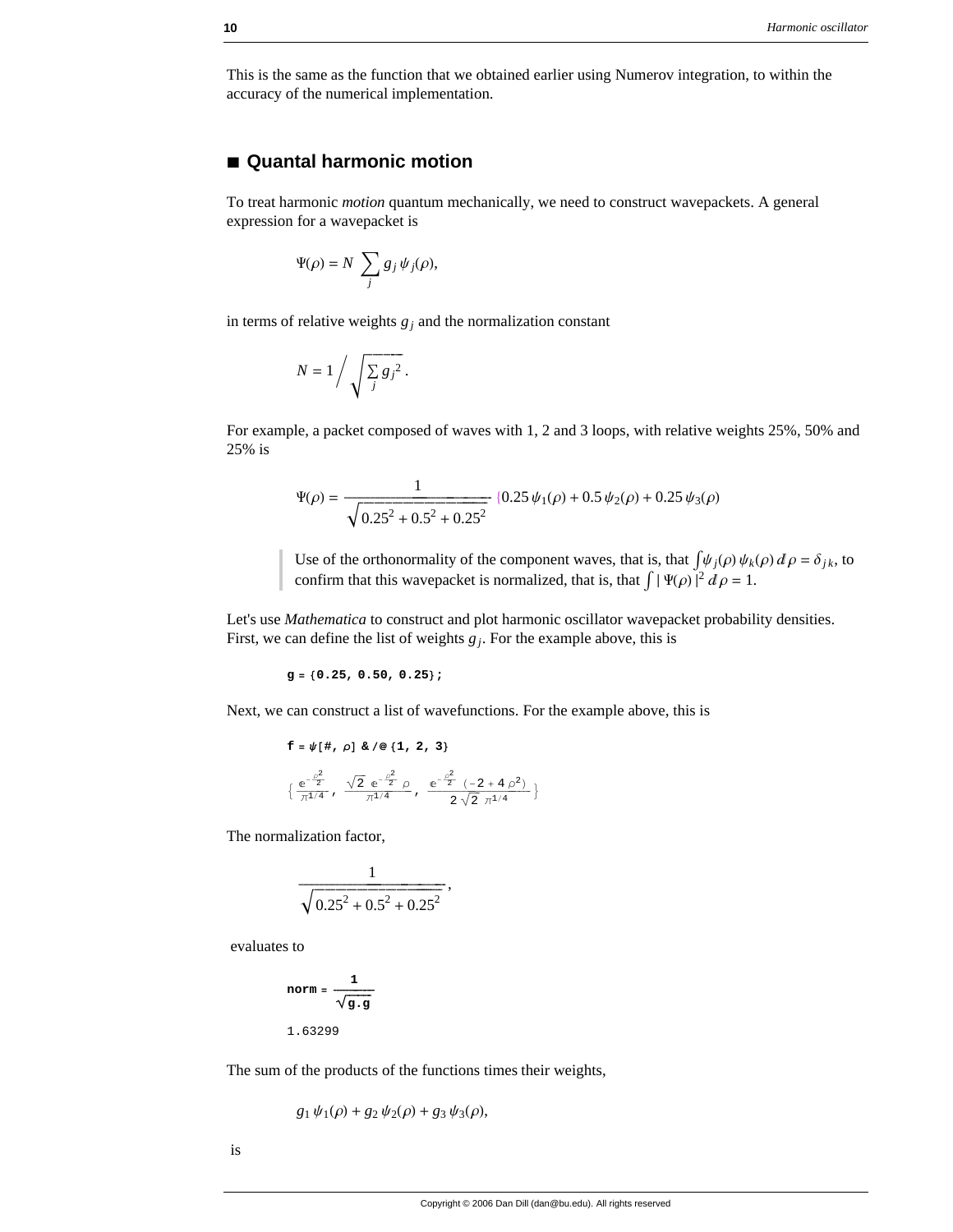**g.f**

$$
0.187781 e^{-\frac{\rho^2}{2}} + 0.531126 e^{-\frac{\rho^2}{2}} \rho + 0.0663907 e^{-\frac{\rho^2}{2}} (-2 + 4 \rho^2)
$$

Putting everything together, the normalized wavepacket is

```
packet = norm g.f
 1.63299 \left(0.187781\,{\rm e}^{-\frac{\rho^2}{2}}+0.531126\,{\rm e}^{-\frac{\rho^2}{2}}\,\rho+0.0663907\,{\rm e}^{-\frac{\rho^2}{2}}\,\left(-2+4\,\rho^2\right)\right)
```
We can check that this packet is normalized, as

$$
\int_{-\infty}^{\infty} \text{packet}^2 \, d\rho
$$
  
1.

Here is what the probability density (the square of the wavepacket) looks like.



Probability density  $|\Psi(\rho)|^2$  of a three component harmonic oscillator wavepacket  $\Psi(\rho)$ . The probability density is normalized to 1. Displacement  $\rho$  from equilibrium is in units  $\sqrt{\hbar/m\omega}$ 

The packet is localized near the right classical turning point. If we were to add more waves to the packet, the width of the localized region would become smaller, in accordance with the Heisenberg indeterminacy relation.

The next thing we need to do is to make the wavepacket move. To do this we need only to insert the time dependent phase factors,

$$
e^{-iE_j t/\hbar} = e^{-i\frac{\hbar\omega}{2}(2j-1)t/\hbar} = e^{-i\omega(j-\frac{1}{2})t},
$$

to the components of the packet. For our example packet, the list of these phase factors is

$$
\mathbf{phase} = e^{-i\omega \left(\frac{+i}{2}\right)t} \& \text{ /} \textcircled{1, 2, 3}
$$
\n
$$
\left\{ e^{-\frac{1}{2}i t \omega}, e^{-\frac{3}{2}i t \omega}, e^{-\frac{5}{2}i t \omega} \right\}
$$

The list of functions times their phase factors is

**f phase**

$$
\big\{\frac{\mathrm{e}^{-\frac{\rho^2}{2}-\frac{\mathrm{i}\,t\,\omega}{2}}}{\pi^{1/4}}\;,\;\;\frac{\sqrt{2}\;\mathrm{e}^{-\frac{\rho^2}{2}-\frac{3\,\mathrm{i}\,t\,\omega}{2}}}{\pi^{1/4}}\,\rho\;\;,\;\;\frac{\mathrm{e}^{-\frac{\rho^2}{2}-\frac{5\,\mathrm{i}\,t\,\omega}{2}}\,(-2+4\,\rho^2)}{2\,\sqrt{2}\;\pi^{1/4}}\,\big\}
$$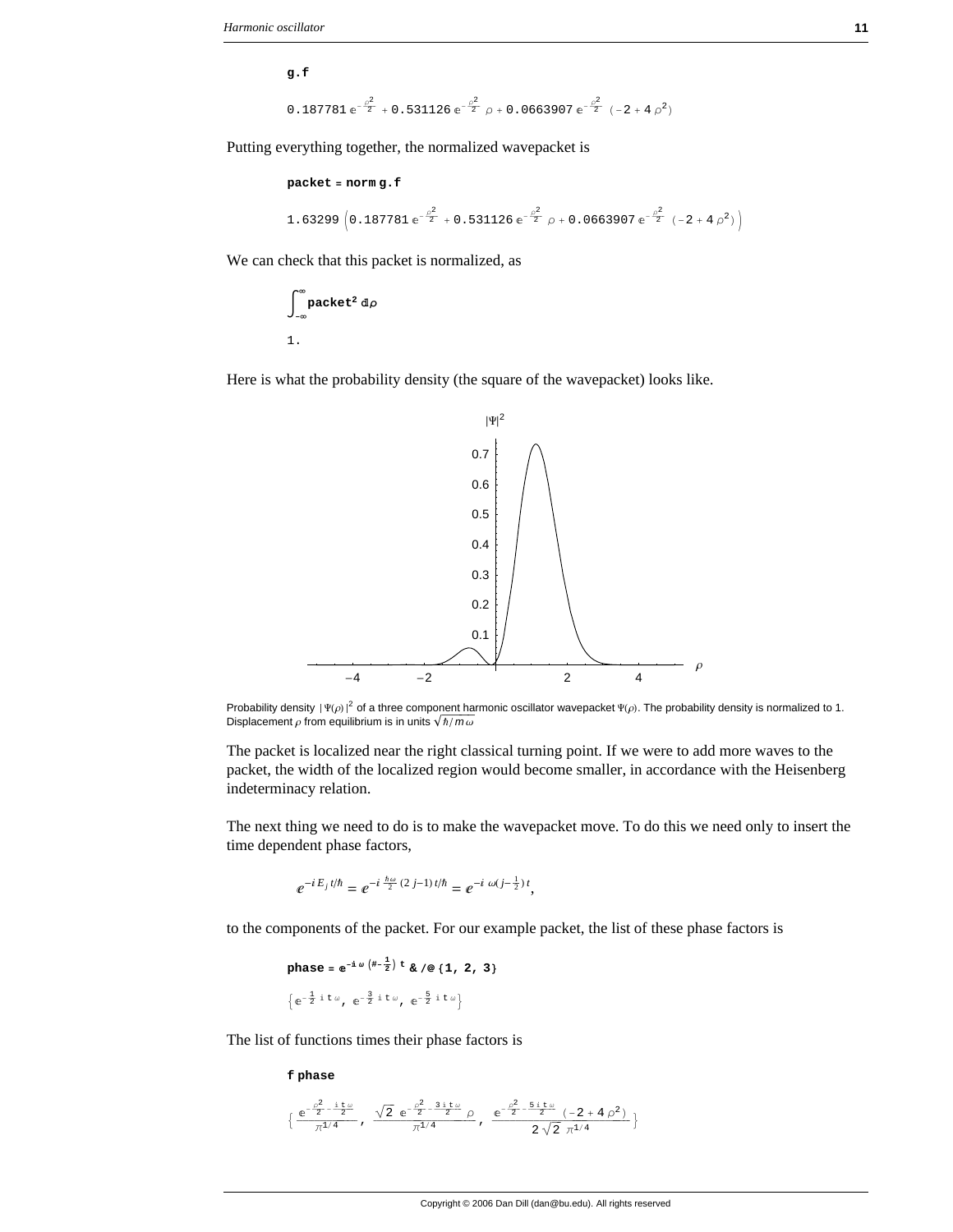The sum of the products of the functions times their phase factors and their weights, and multiplied by the normalization factor,

$$
\frac{1}{\sqrt{\sum_j {g_j}^2}} \left( g_1 \psi_1(\rho) \, e^{-i \, \omega (1 - \frac{1}{2}) \, t} + g_2 \psi_2(\rho) \, e^{-i \, \omega (2 - \frac{1}{2}) \, t} + g_3 \psi_3(\rho) \, e^{-i \, \omega (3 - \frac{1}{2}) \, t} \right),
$$

is

 $packetWithTime = norm g. (f phase)$ 

```
1.63299 \left(0.187781\,{\rm e}^{-\frac{\rho^2}{2}-\frac{\rm i}\,t\,\omega}+0.531126\,{\rm e}^{-\frac{\rho^2}{2}-\frac{\rm 3\,i\,t\,\omega}{2}}\,\rho+0.0663907\,{\rm e}^{-\frac{\rho^2}{2}-\frac{\rm 5\,i\,t\,\omega}{2}}\,\left(-2+4\,\rho^2\right)\right)
```
Show that this wavepacket is normalized to 1, for every value of time, *t*.

At  $t = 0$  the time-dependent wavepacket,  $\Psi(\rho, 0)$ , is identical to the time independent wavepacket,  $\Psi(\rho)$ , and so gives the same probability density.

Verify that this statement is correct.

Here is what the probability density (the square of the wavepacket) looks like at time  $t = 0.25 / v$ , one quarter of the way through one oscillation period.



Probability density  $|\Psi(\rho, t)|^2$  of a three component harmonic oscillator wavepacket  $\Psi(\rho, t)$  at time  $t = 0.25/\nu$ . The probability density is normalized to 1. Displacement  $\rho$  from equilibrium is in units  $\sqrt{\hbar/m\omega}$ 

Here is what the probability density looks like at time  $t = 0.5 / v$ , half way through one oscillation period.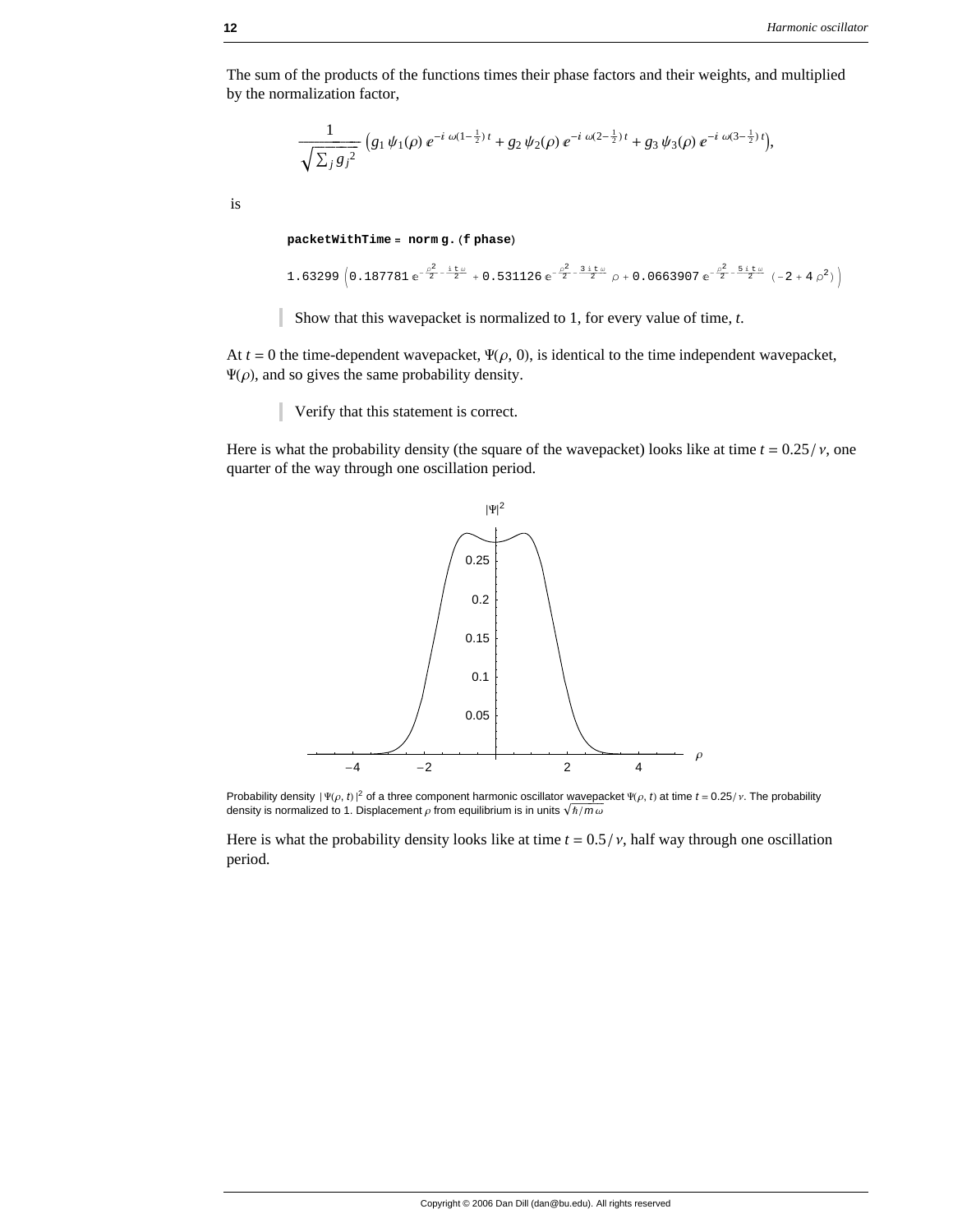

Probability density  $|\Psi(\rho, t)|^2$  of a three component harmonic oscillator wavepacket  $\Psi(\rho, t)$  at time  $t = 0.5 / v$ . The probability density is normalized to 1. Displacement  $\rho$  from equilibrium is in units  $\sqrt{\hbar/m\omega}$ 

Finally, here is what the probability density looks like at time  $t = 2\pi/\omega = 1/\nu$ , after one oscillation period.



Probability density  $|\Psi(\rho, t)|^2$  of a three component harmonic oscillator wavepacket  $\Psi(\rho, t)$  at time  $t = 1/v$ . The probability density is normalized to 1. Displacement  $\rho$  from equilibrium is in units  $\sqrt{\hbar / m \omega}$ 

The packet has returned to its original form and location at  $t = 1/v$ .

#### **à Energy of wavepackets: expectation values**

The energy of a wave packet is defined to be

$$
\langle H \rangle = \int_{-\infty}^{\infty} \Psi^*(\rho, t) H \Psi(\rho, t) d\rho.
$$

The notation  $\langle \ldots \rangle$  denotes "average" or "expectation" and such an expression is known as the average value of the *expectation value* of the physical quantity corresponding to the operator that appears between the brackets. For example, the expectation value of position would be

$$
\langle \rho \rangle = \int_{-\infty}^{\infty} \Psi^*(\rho, t) \, \rho \, \Psi(\rho, t) \, d\rho.
$$

Since the operator for position is just "multiply by position," we can rearrange this expression as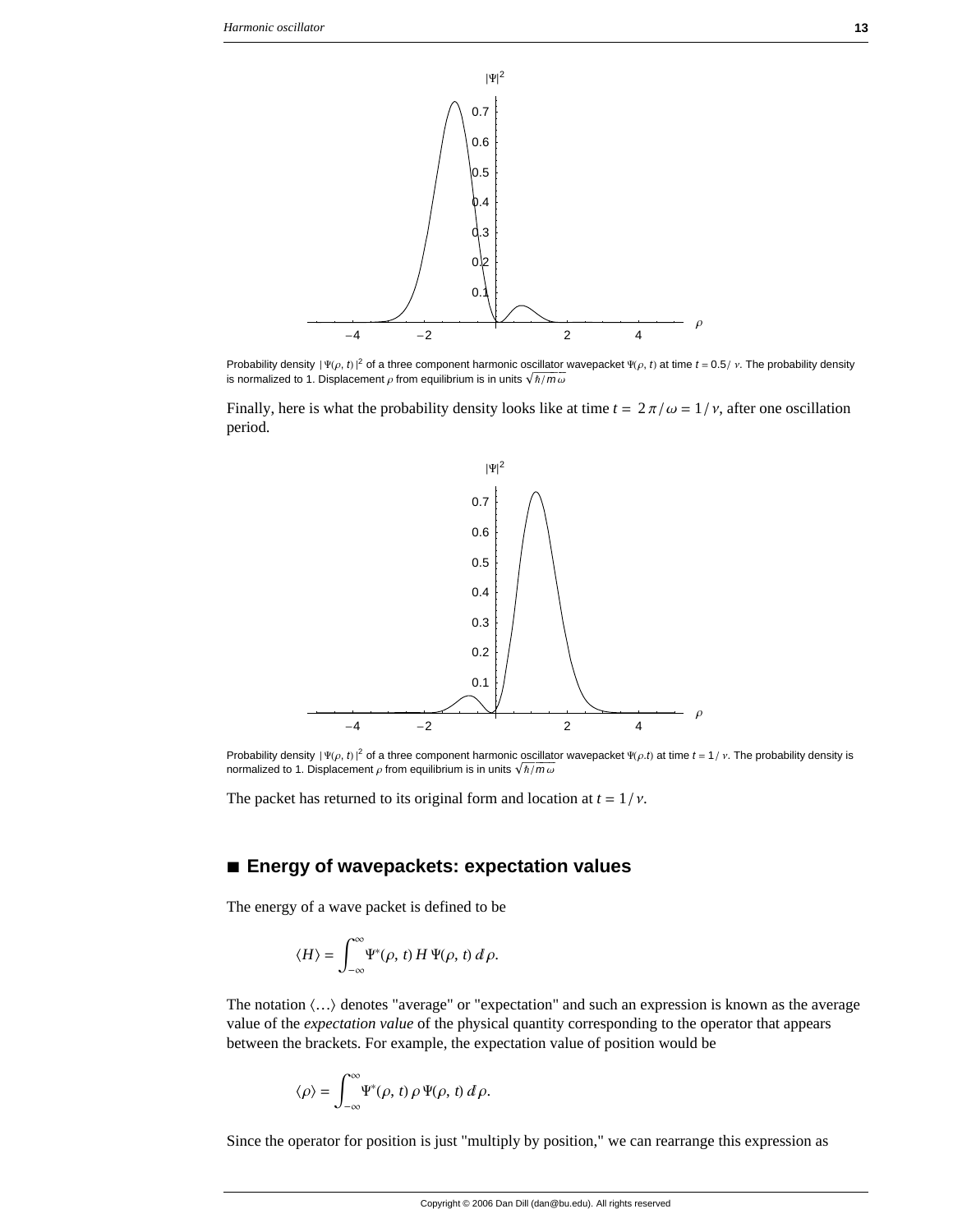$$
\langle \rho \rangle = \int_{-\infty}^{\infty} \rho \, \left| \Psi(\rho, t) \right|^2 d\rho.
$$

In this form the average value of the position is seen to be just the average of all possible positions, weighted by the probability that the particle is at each position. It is this interpretation that led of the name average value or expectation value. If the operator is more complicated than "multiply by", then we cannot rearrange things in this way, but we still interpret the expression in the same way.

> Show that the expression for the expectation value of the squared momentum, in dimensionless units, is  $\langle p^2 \rangle = -\int \Psi^* (\rho, t) \frac{\partial^2}{\partial \rho^2} \Psi(\rho, t) d\rho$ .

Taking account of the orthonormality of the harmonic oscillator wavefunctions,

$$
\int_{-\infty}^{\infty} \psi_j(\rho) \psi_k(\rho) d\rho = \delta_{jk},
$$

it is not too difficult to show that

$$
\langle H \rangle = \frac{1}{\sum_j {g_j}^2} \sum_k {g_k}^2 E_k,
$$

an average of the component energies, each weighted by its relative contribution to the probability density.

> Show that this expression is correct for any wavepacket composed of orthonormal components  $\psi_k(\rho)$ .

Why do you suppose this expression is independent of time?

Here is a *Mathematica* function that takes as input a list of component wavefunctions (in terms of the number of loops of each component) and a list of the corresponding weights, and computes the dimensionless energy expectation value of the packet.

$$
\epsilon \text{Avg[j\_List, g\_List]} := \frac{1}{g \cdot g} g^2 \cdot ((2 \# - 1) \& \text{/@j})
$$

For example, the average energy of a wavepacket consisting of an equal mixture of the one-loop and two-loop wavefunctions is

```
\epsilonAvg[{1, 2}, {1, 1}]2
```
This is what we expect, since  $\psi_1$  has energy  $\epsilon_1 = 1$  and  $\psi_2$  has energy  $\epsilon_2 = 3$ . A packet composed of 10%  $\psi_1$  and 90%  $\psi_2$  has instead the average energy

2.97561

This is very close to  $\epsilon_2$ , as we would expect, since the packet is most  $\psi_2$ .

#### **à Wavepacket machine**

Collecting everything together, a general time-dependent harmonic oscillator wavepacket is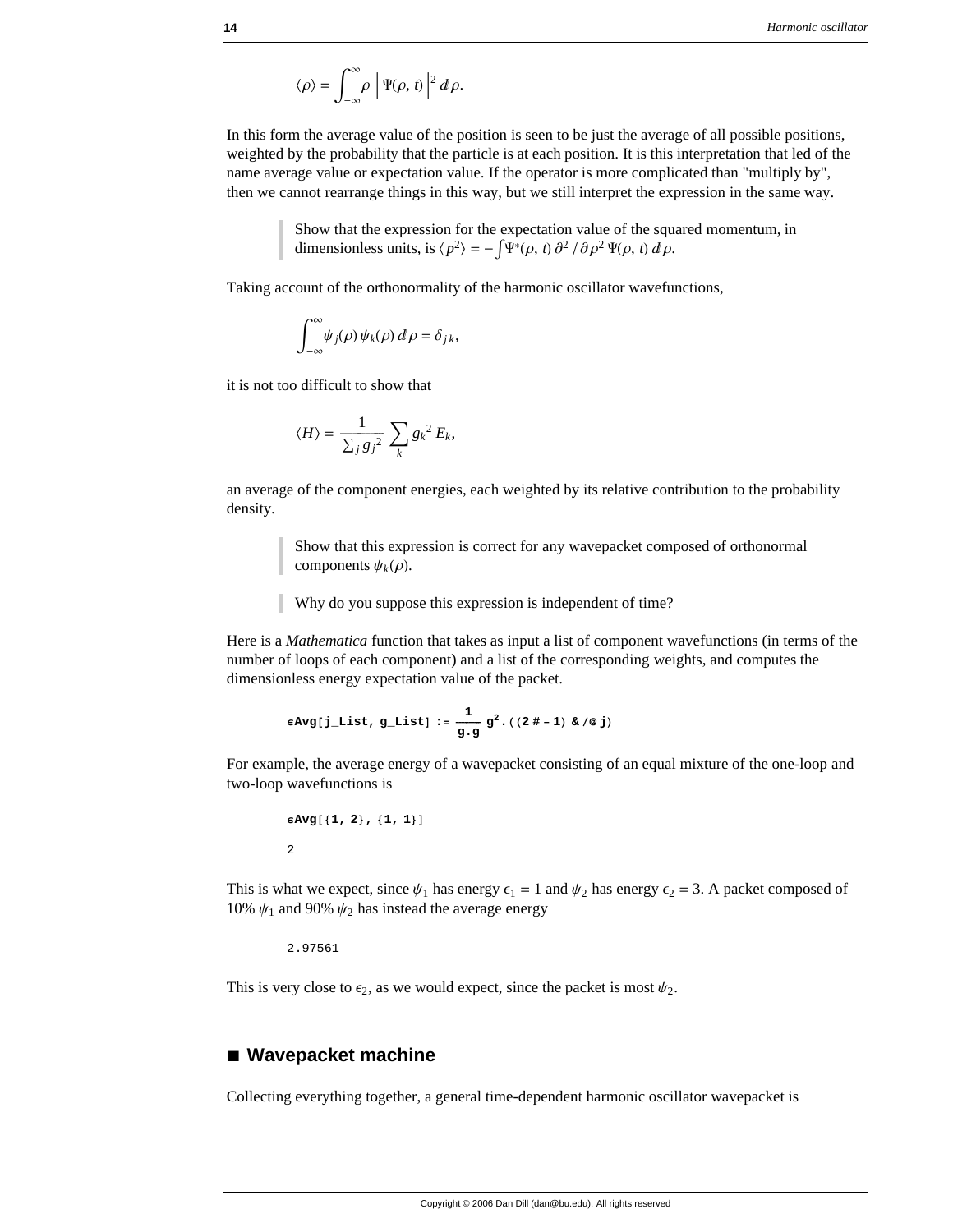$$
\Psi(\rho, t) = \frac{1}{\sqrt{\sum_{k} g_{k}^{2}}} \sum_{j} g_{j} \psi_{j}(\rho) e^{-i \omega (j - \frac{1}{2}) t}.
$$

Show that this expression is normalized to 1 for all values of *t*.

Show that  $|\Psi(\rho, t)|^2$  oscillates with period  $1/v$ .

Here is a *Mathematica* function that makes a wavepacket, for a specified choice of component wavefunctions,  $\psi_i$ , and weights,  $g_i$ .

HOPacket[j\_list, g\_list] := 
$$
\frac{1}{\sqrt{g \cdot g}}
$$
 g.  $(\psi[\#, \rho] e^{-i (\# - \frac{1}{2}) 2 \pi t} \& \text{ } / \emptyset j)$ 

In this function, time is measured in dimensionless units of the oscillation period,  $2\pi/\omega = 1/\nu$ ; this means that  $t = 1$  corresponds to elapsed time  $1/v = 2 \pi \sqrt{m/k}$ . As example of this function, here is the two-component wavepacket composed of equal contributions of one-loop and two-loop components.

$$
\frac{e^{-3 i \pi t - \frac{\rho^2}{2}} (e^{2 i \pi t} + \sqrt{2} \rho)}{\sqrt{2} \pi^{1/4}}
$$

Verify that this expression is correct, by constructing the wavepacket by hand.

Now that we have a tool to construct harmonic oscillator wavepackets, let's explore the properties of different packets.

#### **à Gaussian wavepacket**

We can construct wavepackets of essentially arbitrary shape by appropriate choice of weights  $g_i$ . Experimentally, this amounts to appropriate excitation of the oscillator into a coherent superposition of wavefunctions  $\psi_j(\rho)$ . (Coherent means there is a definite phase relation between the components of the packet.) One common superposition results in a Gaussian distribution of weights. The Gaussian distribution centered at  $\mu$  and with mean squared deviation )variance)  $\sigma$  is

$$
gauss[\sigma_-, x_-, \mu_-] := \frac{1}{\sqrt{2\pi}} e^{-(x-\mu)^2/(2\sigma^2)}
$$

The Gaussian distribution is normalized to 1; for example

$$
\int_{-\infty}^{\infty} \text{gauss}[1, x, 0] \, \mathrm{d}x
$$
1

Here is the Gaussian distribution centered about 0 with mean squared deviation 1 (the so-called *normal density function*).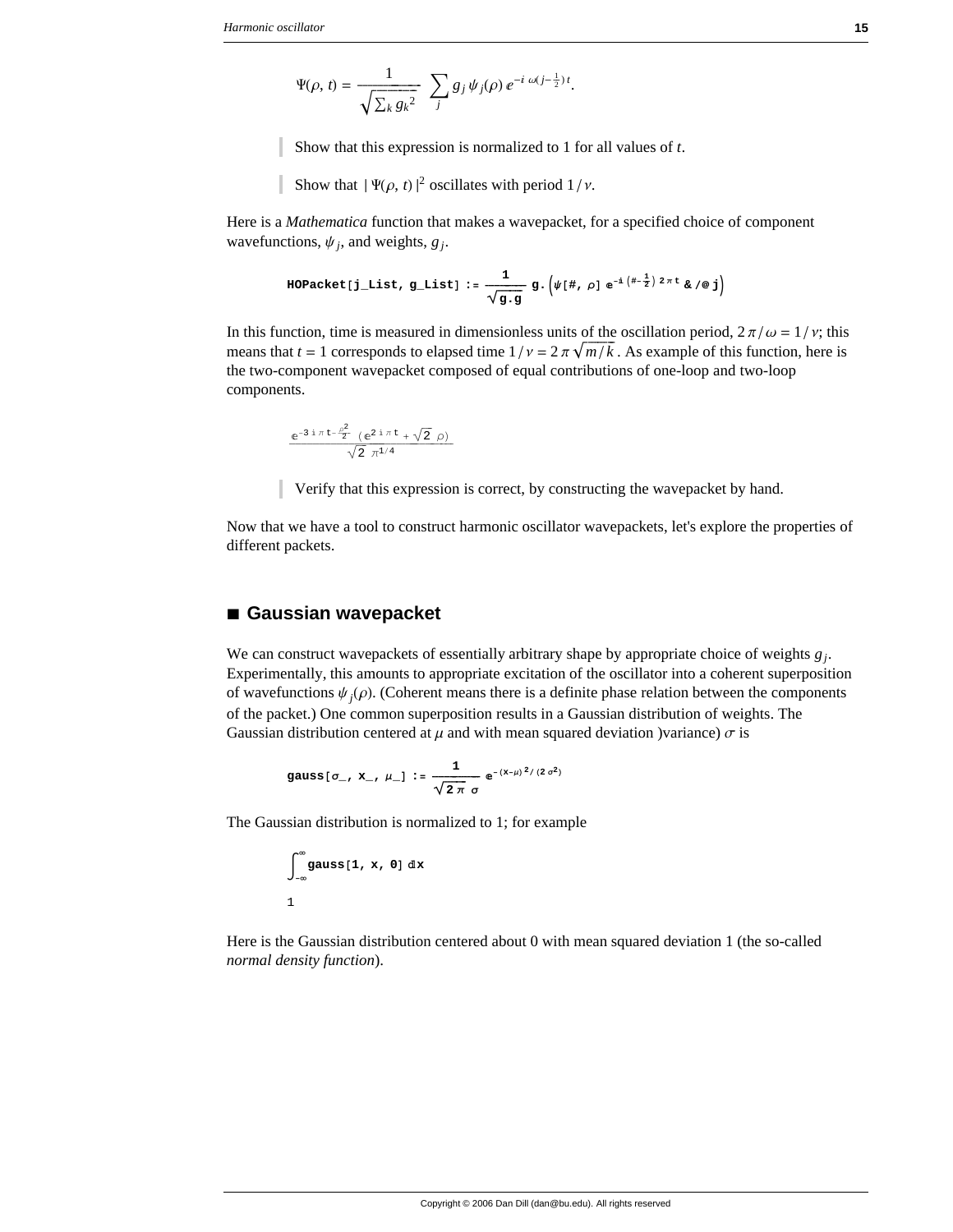

Gaussian probability distribution with mean 0 and variance 1. The filled circles marked values of the distribution at 7 equally spaced values of *x* centered on the mean.

We can select weights  $g_j$  that approximate this Gaussian distribution by evaluating the distribution at a range of points centered about the mean. For example, here is a set of thirteen such weights chosen to span the distribution.

**g** = **gauss** $[1, #, 0]$  &  $\neq$  **Range** $[-3, 3, 1]$  // **N** // **sf2**  ${0.0044, 0.054, 0.24, 0.4, 0.24, 0.054, 0.0044}$ 

These weights are indicated as the filled circled on the plot of the Gaussian distribution above.

Here is a plot of a Gaussian wavepacket consisting of the first 13 harmonic oscillator wavefunctions  $\psi_j(\rho)$ , throughout one cycle of oscillation.



Harmonic oscillator Gaussian wavepacket probability density throughout one cycle of oscillation. The packet is composed of the first 13 wavefunctions  $\psi_i(\rho)$ .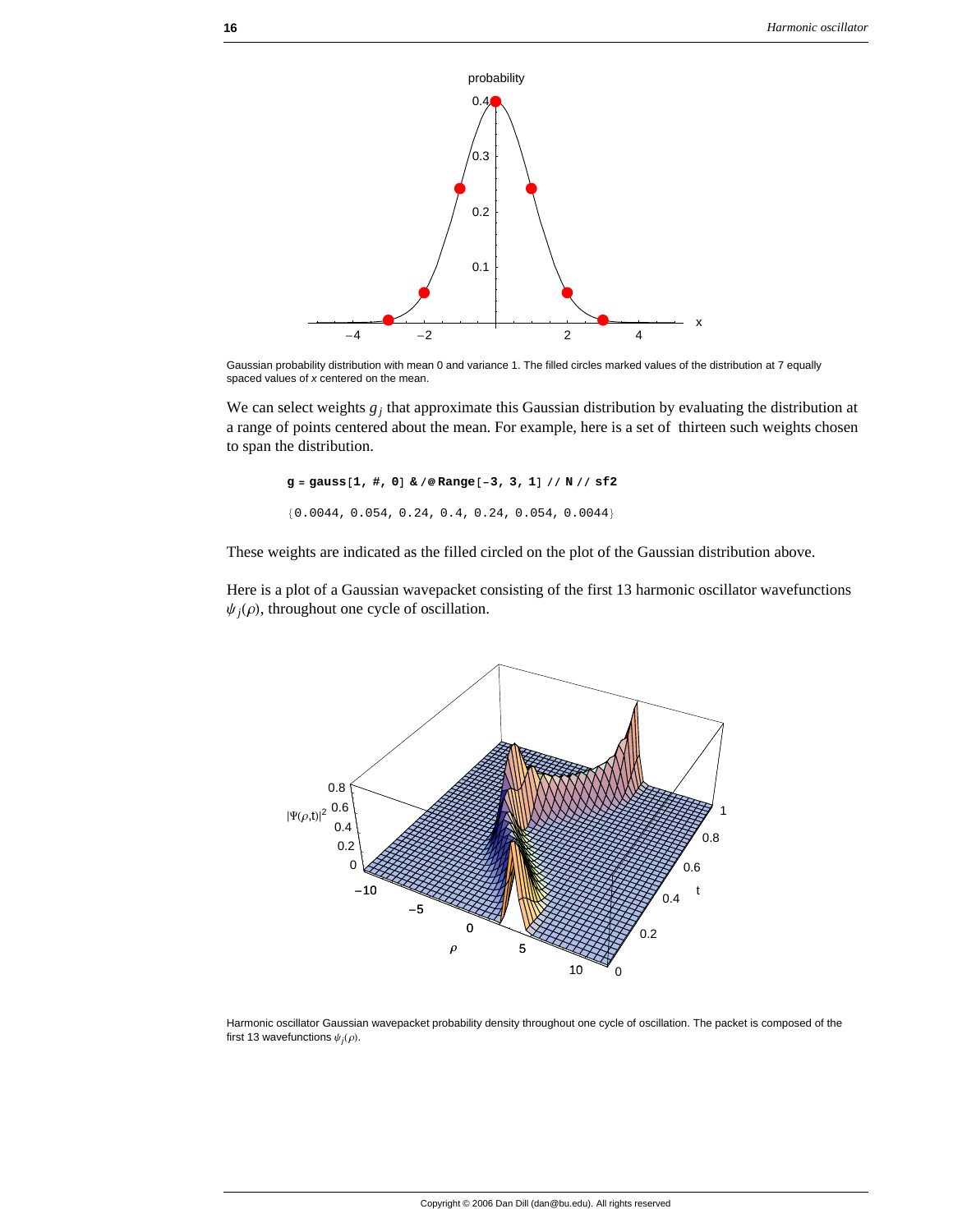Show that the dimensionless energy expectation value of this wavepacket is  $(H)=13$ . Could you have predicted this result without doing a detailed calculation?

Here is a plot of a Gaussian wavepacket consisting of 13 harmonic oscillator wavefunctions  $\psi_j(\rho)$ centered about  $j = 27$ , throughout one cycle of oscillation.



Harmonic oscillator Gaussian wavepacket probability density throughout one cycle of oscillation. The packet is composed of 13 wavefunctions  $\psi_i(\rho)$  centered at  $j = 27$ .

Show that the dimensionless energy expectation value of this wavepacket is  $\langle H \rangle = 53$ .

Here is a plot of a Gaussian wavepacket consisting of 13 harmonic oscillator wavefunctions  $\psi_i(\rho)$ centered about  $j = 47$ , throughout one cycle of oscillation.



Harmonic oscillator Gaussian wavepacket probability density throughout one cycle of oscillation. The packet is composed of 13 wavefunctions  $\psi_j(\rho)$  centered at  $j = 47$ .